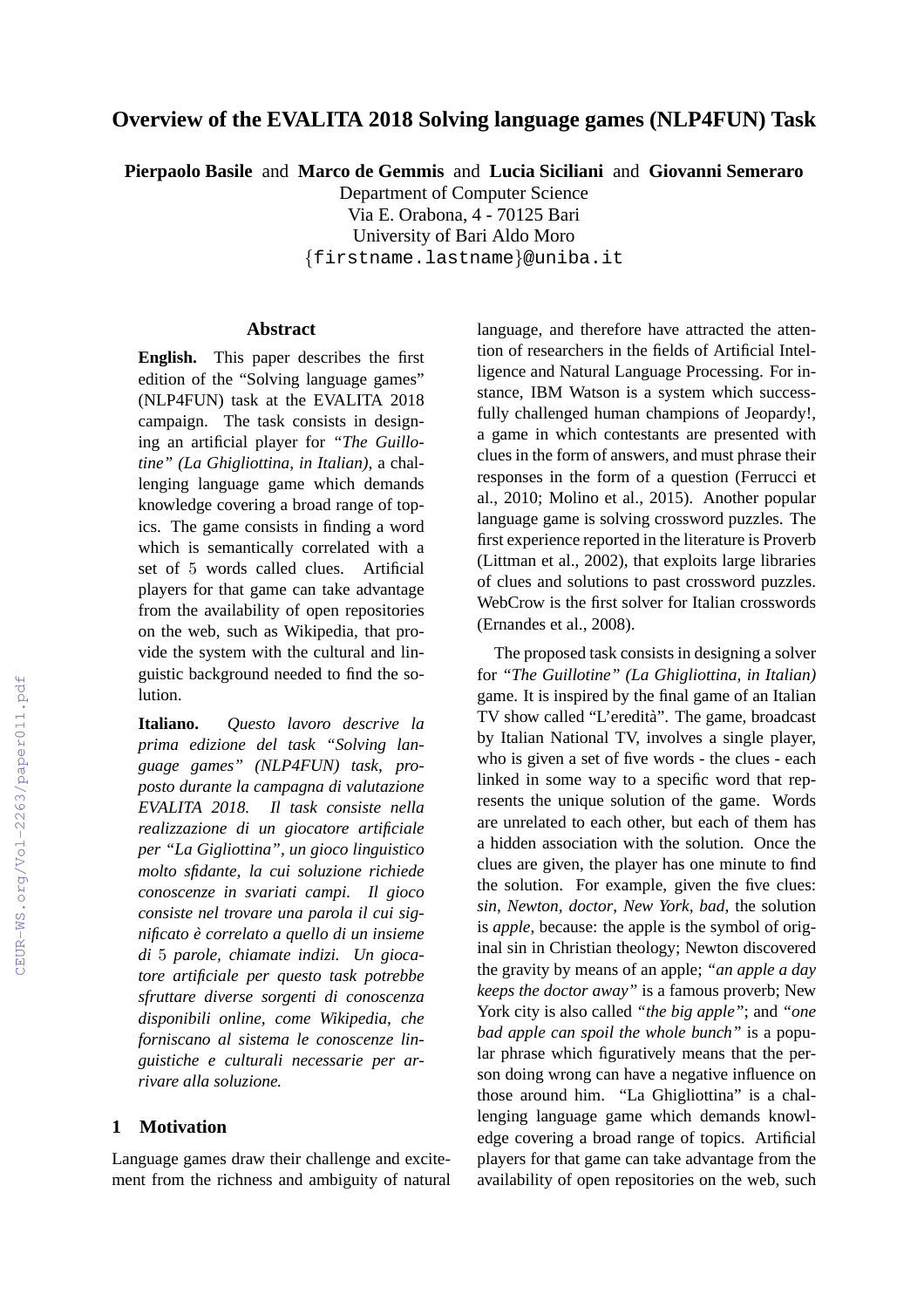as Wikipedia, that provide the system with the cultural and linguistic background needed to understand clues (Basile et al., 2016; Semeraro et al., 2009; Semeraro et al., 2012).

The task is part of EVALITA 2018, the periodic evaluation campaign of Natural Language Processing (NLP) and speech tools for the Italian language (Caselli et al., 2018).

The paper is organized as follows: Section 2 reports details about the task, the dataset and the evaluation protocol, while Section 3 describes the systems participating in the task, and Section 4 shows results.

## **2 Task Description: Dataset, Evaluation Protocol and Measures**

An instance of the game consists of a set of 5 clue words and 1 word given as the official solution for that instance. We provided:

- a training set for the system development, containing 315 instances of the game;
- a test set for the evaluation, containing 105 instances of the game.

In order to measure the performance of the participants on games having different levels of difficulty, we provided instances taken both from the TV game and from the official board game. In the training set, 204 instances (64.8%) came from the TV game, 111 (35.2%) from the board game. In the test set, 66 instances (62.9%) were collected from the TV game, 39 (37.1%) from the board game. In order to discourage participants from cheating (e.g. finding the solution manually), in the test set we included 300 fake games automatically created by us. Obviously, fake games were not taken into account in the evaluation.

Any knowledge resource can be used to build an artificial player, except further instances of the game. For each instance of the game, a ranked list of maximum 100 tentative solutions must be provided.

## **2.1 Data Format**

Both development and test set were provided in XML format:

```
<games>
  <game>
        <id>3fc953bd...</id>
        <clue>uomo</clue>
```

```
<clue>cane</clue>
        <clue>musica</clue>
        <clue>casa</clue>
        <clue>pietra</clue>
        <solution>chiesa</solution>
        <type>TV</type>
  </game>
  ...
</games>
```
The XML file consists of a root element *games* which contains several *game* elements. Each game has five *clue* elements and one *solution*. Moreover, the element *type* specifies the type of the game: *TV* or *boardgame*.

The ranked list of solutions must be provided in a single plain text file, according to the following format:

id solution score rank time

Values were separated by a whitespace character; time taken by the system to compute the list was also reported in milliseconds. An example of a ranked list of solutions is reported below:

```
3fc953bd-... porta 0.978 1 3459
3fc953bd-... chiesa 0.932 2 3251
3fc953bd-... santo 0.897 3 4321
...
3fc953bd-... carta 0.321 100 2343
...
```
## **2.2 Evaluation**

As evaluation measure, we adopt a weighted version of Mean Reciprocal Rank (MRR). Since time is a critical factor in this game, the Reciprocal Rank is weighted by a function which lowers the score based on the time taken by the computation. In fact, in the TV game, the player has only one minute to provide the solution. Taking into account these factors, the evaluation measure was:

$$
\frac{1}{|G|} \sum_{g \in G} \frac{1}{r_g} max(\frac{1}{t_g}, \frac{1}{10})
$$
 (1)

where G is the set of games and  $r_q$  is the rank of the solution, while  $t_q$  denotes the minutes taken by the system to give the tentative solutions. Systems that took more than 10 minutes are equally penalized.

The evaluation was performed only on the 105 test games, for which we knew the correct solution (results provided for fake games were excluded).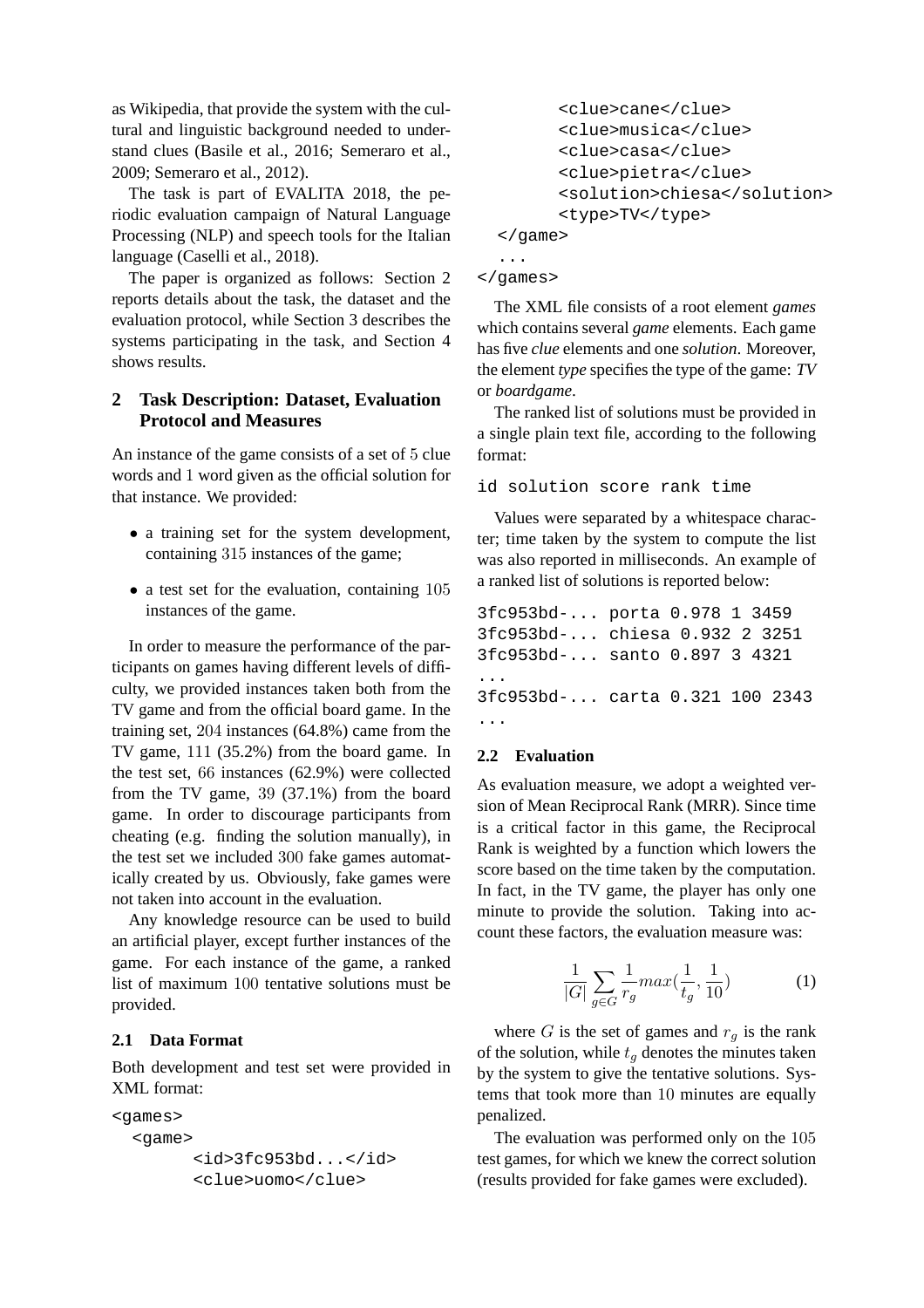We provided a separate ranking for TV and boardgame, but the final ranking was computed on the the whole test set.

## **3 Systems**

Twelve teams registered in the task, but only two of them actually submitted the results for the evaluation. A short description of each system follows:

- **UNIOR4FUN** The system described in (Sangati et al., 2018) is based on the idea that clue words and corresponding solution are often part of a multiword expression. Therefore, the system exploits six linguistic patterns<sup>1</sup> that identify valid multiword expressions connecting clue and solution pairs. The core of the proposed solution is a set of freely available corpora and lexical resources built by the authors, which are used to find potential solutions by computing mutual information.
- **System by Luca Squadrone** In (Squadrone, 2018), the author proposed an algorithm based on two steps. In the first one, for each clue of a game, a list of relevant keywords is retrieved from linguistic corpora, so that each clue is associated with keywords representing the concepts having a relation with that clue. Then, words at the intersection of the retrieved sets are considered as candidate solutions. In the second step, another knowledge source made of proverbs, book and movie titles, word definitions, is exploited to count co-occurrences of clues and candidate solutions.

## **4 Results**

| <b>System</b> | <b>MRR</b> | Table 1. Dystelli results.<br>  MRR (std)   Solved |        |
|---------------|------------|----------------------------------------------------|--------|
| UNIOR4NLP     | 0.6428     | 0.6428                                             | 81.90% |
| Squadrone     | 0.0134     | $\pm 0.0350$                                       | 25.71% |

Table 1: System results.

Results of the evaluation in terms of MRR are reported in Table 1. The best performance is obtained by the *UNIOR4NLP* team. They reached a remarkable performance: MRR is very high, thus showing that the system is able to place the solution in the first positions of the ranking. We report, also, the standard MRR  $(MRR(std))$  computed without taking into account the time. We notice that for UNIOR4NLP the value is equal to  $MRR$ : the system is able to provide the solution always in the first minute, while the Squadrone system takes more time for solving games.

Table 2 reports the results by game type (66 instances from the TV game and 39 instances from the boardgame). UNIOR4NLP shows similar results for both the game types, while the system proposed by Squadrone performs better on board games.

One possible explanation for this difference is that board games are meant just for fun; they are designed for the average player, whereas those taken from the TV game are more difficult to solve because they are intended to challenge the contestants of the show who try to win a money prize. Therefore, TV games generally have very specific clues and require more extensive knowledge about world facts and particular topics to find the solution than the average player has. As a consequence, the UNIOR4NLP solution based on specific multiword expressions extracted from several knowledge sources shows a more balanced performance than the other system.

However, despite the UNIOR4NLP system obtained remarkable results, very difficult games, requiring some kind of inference, are missed. For example, for the following clues: *uno, notte, la trippa, auto, palazzo*<sup>2</sup> , the solution is *portiere* (porter). In order to solve that game, two difficult inferences are needed:

- *uno* is the number generally assigned to the role of the goolkeeper (portiere) in football teams;
- *"La Trippa"* is the surname of "Antonio La Trippa", a character of the Italian movie "Gli onorevoli", whose job is the porter (portiere) of a building.

We hope that in a further edition of this task participants will take into account these kind of games in which the simple co-occurrence of words it is not enough for solving the game. This is the most

<sup>&</sup>lt;sup>1</sup>We must underline that patterns are extracted from a set of 100 games collected by authors. This is in contrast with the task guidelines; however, the games are not used for training the system.

<sup>&</sup>lt;sup>2</sup>In English: one, night, "la trippa" (it was intended as a surname in this case), car, building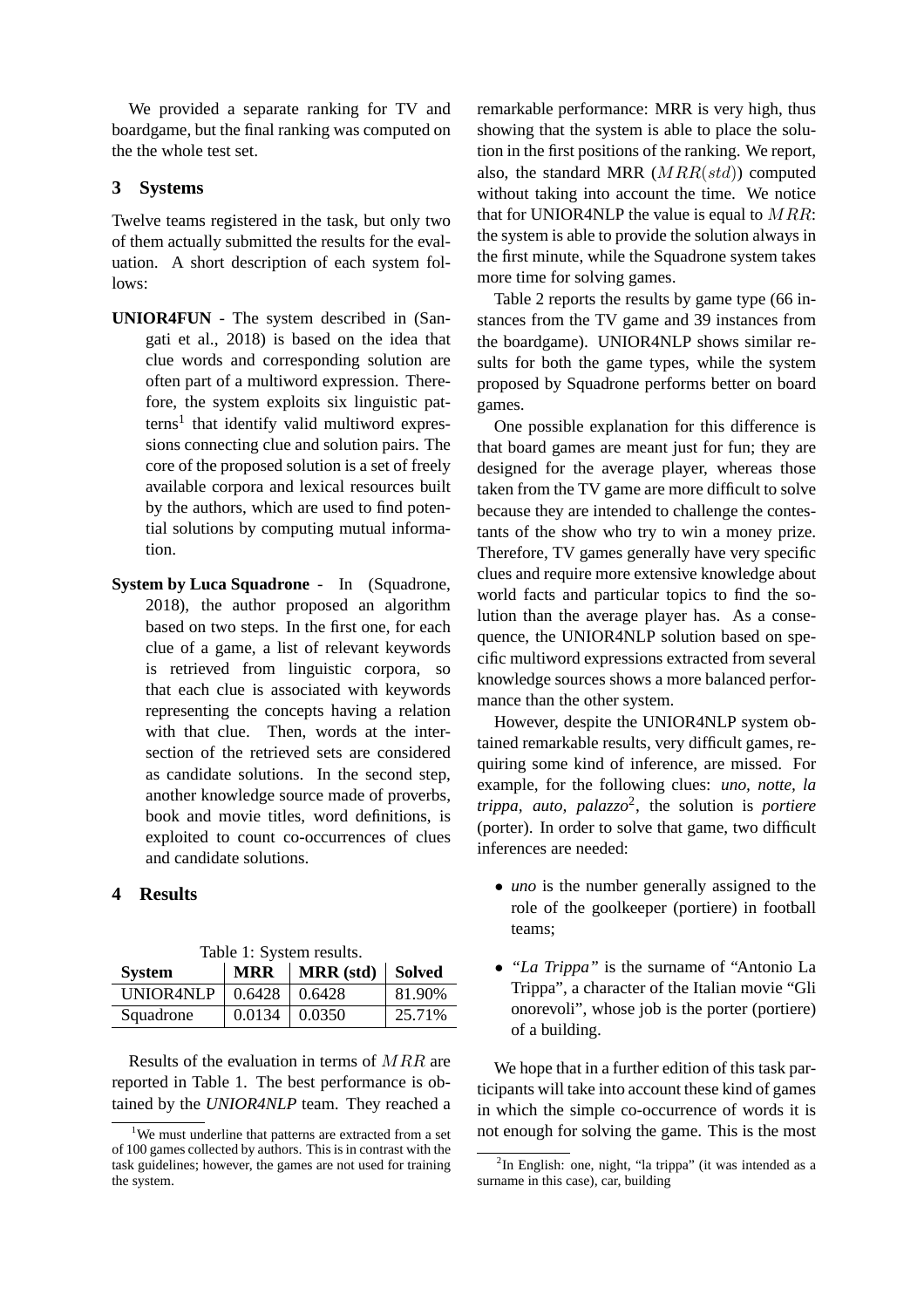|  |  |  |  | Table 2: System results for TV and boardgame |
|--|--|--|--|----------------------------------------------|
|--|--|--|--|----------------------------------------------|

| <b>System</b>           | MRR(TV) |        |        | Solved (TV)   MRR (board)   Solved (board) |
|-------------------------|---------|--------|--------|--------------------------------------------|
| UNIOR4NLP $\mid$ 0.6528 |         | 86.36% | 0.6001 | 71.79%                                     |
| Squadrone               | 0.0068  | 25.75% | 0.0245 | 25.64%                                     |

challenging aspect of this game. In order to compare system performance by taking into account the different levels of difficulty of the games, we plan to annotate guillottines with this information provided by human players. A deeper analysis of the results obtained by each system is provided in the corresponding technical reports (Sangati et al., 2018; Squadrone, 2018).

Finally, by looking at the statistics about the participation (12 registered teams, but only 2 of them submitted the results), we conclude that the task is attractive but perhaps it is too hard to solve. For further task editions, we plan to support the participants by providing pre-processed textual resources useful for solving the task.

#### **5 Conclusions**

Language games draw their challenge and excitement from the richness and ambiguity of natural language. This type of games are inconsistent with the closed world assumption: no fixed sets of rules are sufficient to define the game play. The proposed task consisted in building an artificial player for a challenging language game which requires from the player a strong linguistic and cultural background. The systems participating in the task were designed according to this idea: solving the game strongly depends on the background knowledge of the system. On the other hand, the results demonstrated that filling in the system with a solid background knowledge is not enough to find the solution, but strong NLP algorithms are required to discover hidden correlation among words. In fact, only the system based on specific linguistic patterns and multiword expressions was able to achieve high performance. Moreover, some games required a non-trivial inference step. For this kind of games, systems must be equipped with deeper reasoning capabilities. We hope that in further editions of the task, participants will propose solutions that deal with this issue.

#### **References**

- Pierpaolo Basile, Marco de Gemmis, Pasquale Lops, and Giovanni Semeraro. 2016. Solving a complex language game by using knowledge-based word associations discovery. *IEEE Transactions on Computational Intelligence and AI in Games*, 8(1):13–26.
- Tommaso Caselli, Nicole Novielli, Viviana Patti, and Paolo Rosso. 2018. Evalita 2018: Overview of the 6th evaluation campaign of natural language processing and speech tools for italian. In Tommaso Caselli, Nicole Novielli, Viviana Patti, and Paolo Rosso, editors, *Proceedings of Sixth Evaluation Campaign of Natural Language Processing and Speech Tools for Italian. Final Workshop (EVALITA 2018)*, Turin, Italy. CEUR.org.
- Marco Ernandes, Giovanni Angelini, and Marco Gori. 2008. A web-based agent challenges human experts on crosswords. *AI Magazine*, 29(1):77.
- David Ferrucci, Eric Brown, Jennifer Chu-Carroll, James Fan, David Gondek, Aditya A Kalyanpur, Adam Lally, J William Murdock, Eric Nyberg, John Prager, et al. 2010. Building watson: An overview of the deepqa project. *AI magazine*, 31(3):59–79.
- Michael L Littman, Greg A Keim, and Noam Shazeer. 2002. A probabilistic approach to solving crossword puzzles. *Artificial Intelligence*, 134(1-2):23–55.
- Piero Molino, Pasquale Lops, Giovanni Semeraro, Marco de Gemmis, and Pierpaolo Basile. 2015. Playing with knowledge: A virtual player for who wants to be a millionaire? that leverages question answering techniques. *Artificial Intelligence*, 222:157–181.
- Federico Sangati, Antonio Pascucci, and Johanna Monti. 2018. Exploiting Multiword Expressions to solve "La Ghigliottina". In Tommaso Caselli, Nicole Novielli, Viviana Patti, and Paolo Rosso, editors, *Proceedings of the 6th evaluation campaign of Natural Language Processing and Speech tools for Italian (EVALITA'18)*, Turin, Italy. CEUR.org.
- Giovanni Semeraro, Pasquale Lops, Pierpaolo Basile, and Marco de Gemmis. 2009. On the Tip of My Thought: Playing the Guillotine Game. In Craig Boutilier, editor, *IJCAI 2009, Proceedings of the 21st International Joint Conference on Artificial Intelligence, Pasadena, California, USA, July 11-17, 2009*, pages 1543–1548. Morgan Kaufmann.
- Giovanni Semeraro, Marco de Gemmis, Pasquale Lops, and Pierpaolo Basile. 2012. An artificial player for a language game. *IEEE Intelligent Systems*, 27(5):36–43.